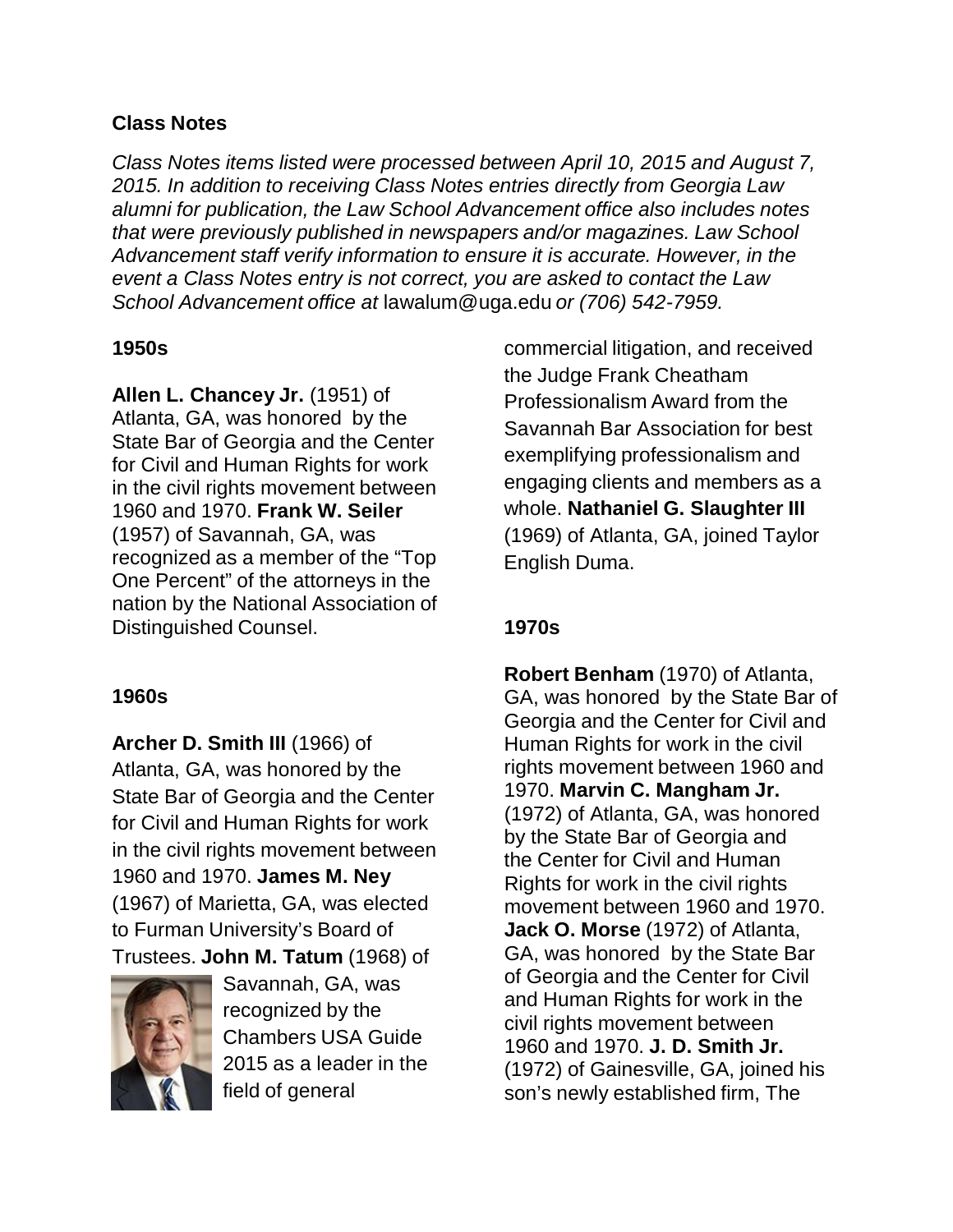Smith Law Practice, as of counsel. **Jason R. Archambeau** (1973) of Atlanta, GA, was honored by the State Bar of Georgia and the Center for Civil and Human Rights for work in the civil rights movement between 1960 and 1970. **Richard B. Chandler Jr.** (1973) of Buford, GA, was honored by the Gwinnett Chamber as its Citizen of the Year. **I. Kenneth Dious** (1973) of Athens, GA, was honored by the State Bar of Georgia and the Center for Civil and Human Rights for work in the civil rights movement between 1960 and



1970. **Charles B. Rice**  (1973) of Homerville, GA, was announced as a 2015 Tradition of Excellence Award recipent. **Frank W.**

**Virgin Sr.** (1973) of Atlanta, GA, joined Taylor English Duma. **Kenneth R. Waldrep** (1973) of Forsyth, GA, was appointed to the Court-Martial Review Panel. **R. Benjamin Reid** (1974) of Miami, FL, was appointed national co-chair of the ABA Judicial Intern Opportunity Program. **Sharon Nyota Tucker**  (1974) of Albany, GA, was honored by the State Bar of Georgia and the Center for Civil and Human Rights for work in the civil rights movement between 1960 and 1970. **Janice A. Mays** (1975) of Washington, D.C., was featured in the *National Journal* as one of the 20 most powerful women staffers on Capitol Hill. **Robert P. Killiam** (1976) of Brunswick, GA, was named one of Georgia's Top Rated Lawyers of 2015 by *Legal Leaders*.

# **Andrew H. Ernst**

(1977) of Savannah, GA, received recognition from the Chambers USA Guide 2015 as a leader in the



field of environmental law. **John W. Sheffield III** (1977) of Atlanta, GA, was appointed to the Court-Martial



Review Panel. **R. Harold Meeks Jr.**  (1979) of Atlanta, GA, joined Taylor English Duma's litigation and

dispute resolution practice. **R. David Ware** (1979) of Atlanta, GA, joined Ichter Kresky & Associates.



#### **1980s**

**Daisy Floyd** (1980) of Macon, GA, permanently returned to the post of dean at the Mercer University, Walter F. George School of Law. **William Terry Turner** (1980) of Baxley, GA, was named the solicitor-general of



the year for 2015. **Beverly B. Martin**  (1981) of Atlanta, GA, was elected to the American Law Institute. **D. Albert Brannen Jr.**

(1982) of Atlanta, GA, was elected as a 2015 Fellow by the College of Labor and Employment Lawyers for demonstrating experience in the field and a history of service and leadership. **Barth X. DeRose** (1982) of Washington, DC, was named to the 2015 Washington D.C. Super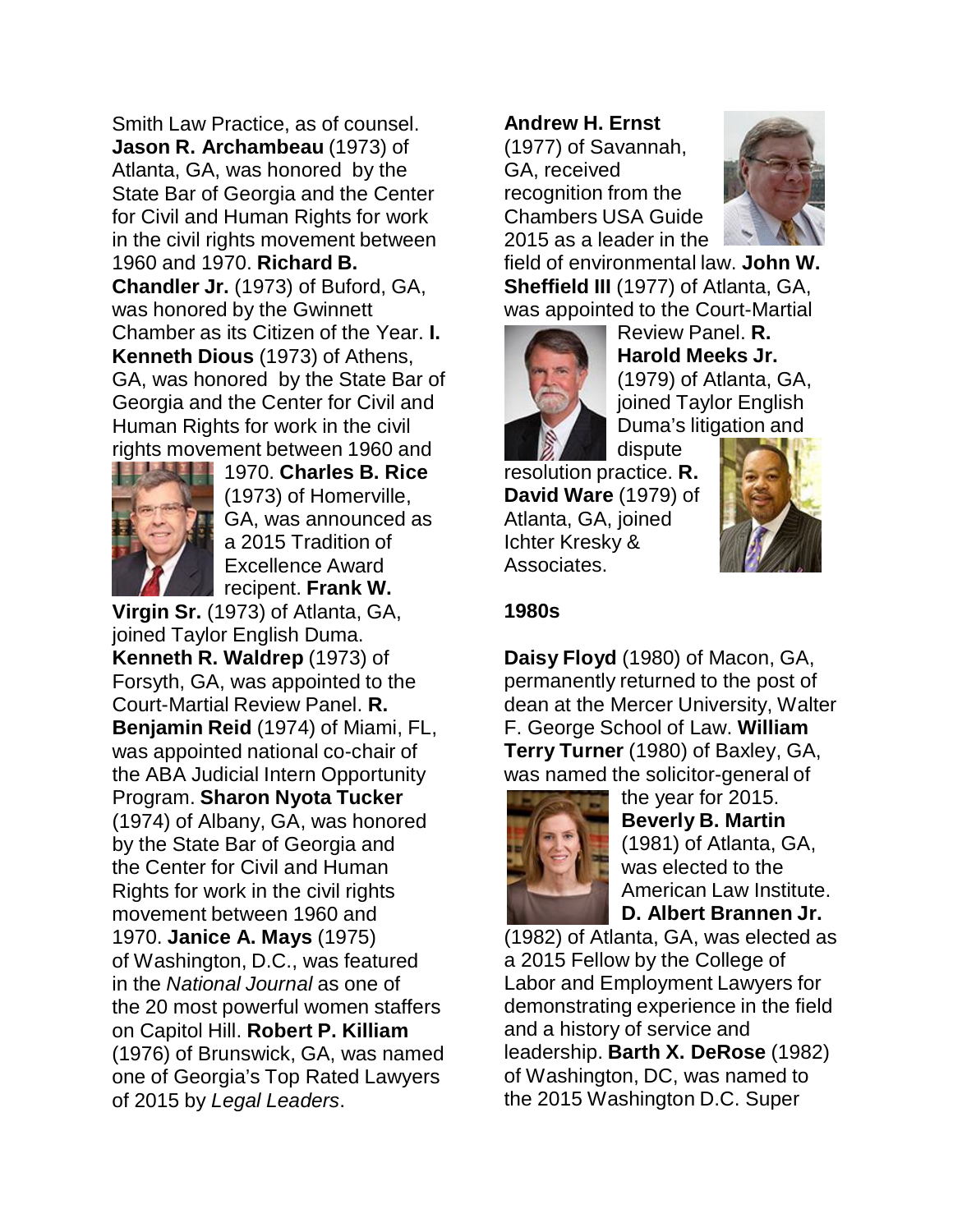Lawyers list. **Horace J. Johnson Jr.**  (1982) of Covington,

GA, became President-Elect of the Council of Superior Judges of Georgia.



**Kenneth J. Jones** (1982) of Augusta, GA, was honored by the State Bar of Georgia and the Center for Civil and Human Rights for work in the civil rights movement between 1960 and 1970. **Wade H. Watson III** (1982) of Atlanta, GA, started his own firm, The Watson Firm. **Wade**



**W. Herring II** (1983) of Savannah, GA, earned recognition from the Chambers USA Guide 2015 as a leader in the field of labor &

emplpyment. **Gregory C. Sowell** (1983) of Bishop, GA, joined Cook Noell Tolley & Bates. **Timothy N. Toler** (1983) of Atlanta, GA, started his own firm, The Toler Firm. **Roy J. Boyd Jr.** (1985) of Brunswick, GA, was named one of Georgia's Top Rated Lawyers of 2015 by *Legal Leaders*. **Robert P. Hall III** (1985) of Washington, D.C., was named vice president of Federal Government Affairs at Entergy Corporation. **Clay D. Land** (1985) of Columbus, GA, was appointed to serve on the Budget Committee for the Judicial



Conference of the United States. **Julianna C. Earp** (1986) of Greensboro, NC, earned recognition in the 2015 Chambers USA Guide and received the highest

ranking for North Carolina lawyers in the practice area of labor and

employment. **Jeffrey W. Frazier** (1986) of Atlanta, GA, was sworn in to the Fulton Magistrate Court. **Sally Q. Yates** (1986) of



Washington, DC, was confirmed by the U.S. Senate to serve as the nation's deputy attorney general. **Rachel K. Iverson** (1987) of Alpharetta, GA, joined McManamy McLeod Heller as a partner. **Lori Chesser** (1987) of Des Moines, IA, received the A. Arthur Davis Award by the Greater Des Moines Leadership Institute. **Albert A. Myers III** (1988) of Conyers, GA, was appointed to the Rockdale Circuit public defender supervisory council. **Yvette M. Daniels** (1989) of Stone Mountain, GA, was added to the UGA Alumni Association Board of Directors. **Gregory B. McMenamy Jr.** (1989) of Atlanta, GA, was named one of Georgia's Top Rated Lawyers of 2015 by *Legal Leaders*. **Donna McCarty Swilley** (1989) of Conyers, GA, received the Family Law Information Center volunteer award for 2014.

## **1990s**

**Craig E. Bertschi** (1990) of Dunwoody, GA, became a partner at McRae Bertschi. **Jody Jenkins Corry** (1991) of Athens, GA, was added to the UGA Alumni Association Board of Directors. **Kenneth B. Hodges III** (1991) of Atlanta, GA, started his own firm,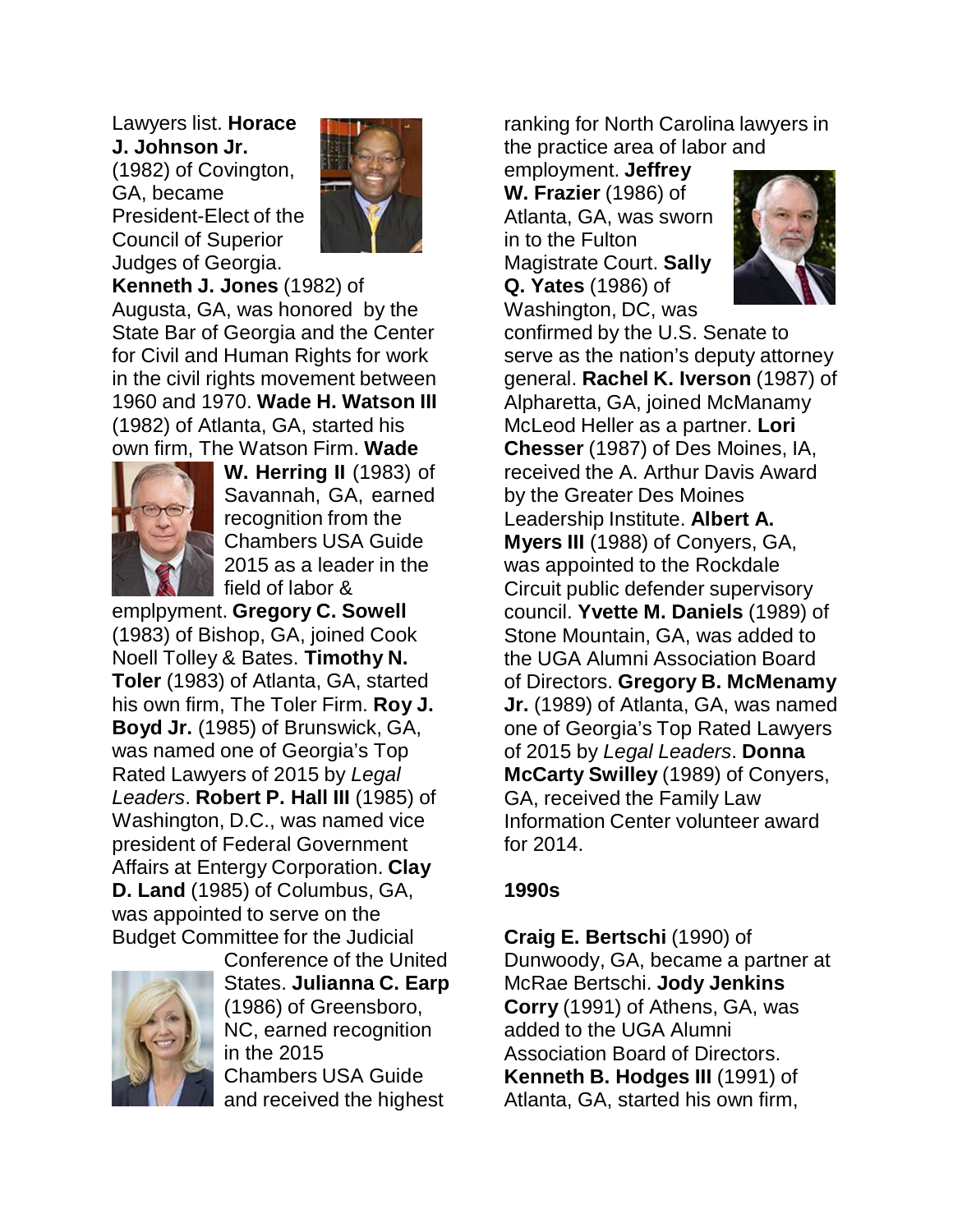Ken Hodges Law. **Stephanie Benfield** (1992) of Atlanta, GA, was appointed the new Sustainability Director by Mayor Kasim Reed. **Duke R. Groover** (1992) of Macon, GA, was named one of Georgia's Top Rated Lawyers of 2015 by *Legal Leaders*. **Kevin Cranman** (1993) of Duluth, GA, was recognized by the International Asset Management Media on the 2015 list of top 300 IP strategists. **Michael L. Edwards** (1993) of Savannah, GA, accepted a position as a visiting professor to teach U.S. law and assist with legal clinics at Sheffield Hallam University. **Darren W. Penn** (1994) of Atlanta, GA, was elected the 60th president of the Georgia Trial Lawyers Association. **Bonnie Keith Green**  (1995) of Charlotte, NC, started her own firm, The Green Firm, PLLC. **Laura S. Bonander** (1996) of Atlanta, GA, joined The Watson Firm.



**JP Boulee** (1996) of Decatur, GA, was appointed to the Superior Court in DeKalb County by Gov. Nathan Deal. **W.**

**Gregory Pope** (1996) of Covington, GA, was elected to the State Bar of Georgia's Board of Directors. **James M. Ottley** (1997) of Atlanta, GA, joined Stout Kaiser Matteson Peake

& Hendrick as of counsel. **Tilman E. Self III** (1997) of Macon, GA, became Secretary Treasurer of the Council of Superior Court Judges of



Georgia. **D. Clayton Howell** (1998) of Atlanta, GA, joined Sutherland Asbill & Brennan as a partner.

**Kelly C. Mullally** (1998) of Atlanta, GA, joined Taylor English Duma's intellectual property practice as counsel. **Lee D. Garrett** (1999) of Woodstock, GA, was announced as publisher of The Cherokee-Ledger

News. **Scott E. Hitch** (1999) of Atlanta, GA, joined Nelson Mullins Riley & Scarborough as a partner. **Colin A. McRae** (1999) of



Savannah, GA, was installed as President of the Savannah Bar after serving as President-elect for the past year.

#### **2000 – 2004**

**John F. Salter Jr.** (2000) of Marietta, GA, was selected as a 2015 Rising Star by *Georgia Super Lawyers*  magazine for the seventh year. **C. Tippins Burch** (2001) of Johns Creek, GA, formed Chalmers Park & Burch and was recognized in the *Daily Report's* "On the Rise" Class for 2015 for past and future accomplishments and achievements. **Amy E. Fouts** (2001) of Atlanta, GA, joined BakerHostetler. **Brian M. Rickman**  (2001) of Clarkesville, GA, was named to the Georgia Commission on Medical Cannabis. **Ansley B. Threlkeld** (2001) of Savannah, GA, became director of governmental affairs at the Savannah Area Chamber of Commerce. **Brennan W. Bolt** (2002) of Atlanta, GA, joined McGuireWoods as a partner. **Natalie S. Woodward** (2002) of Atlanta, GA, was recognized in the *Daily Report's* "On the Rise" Class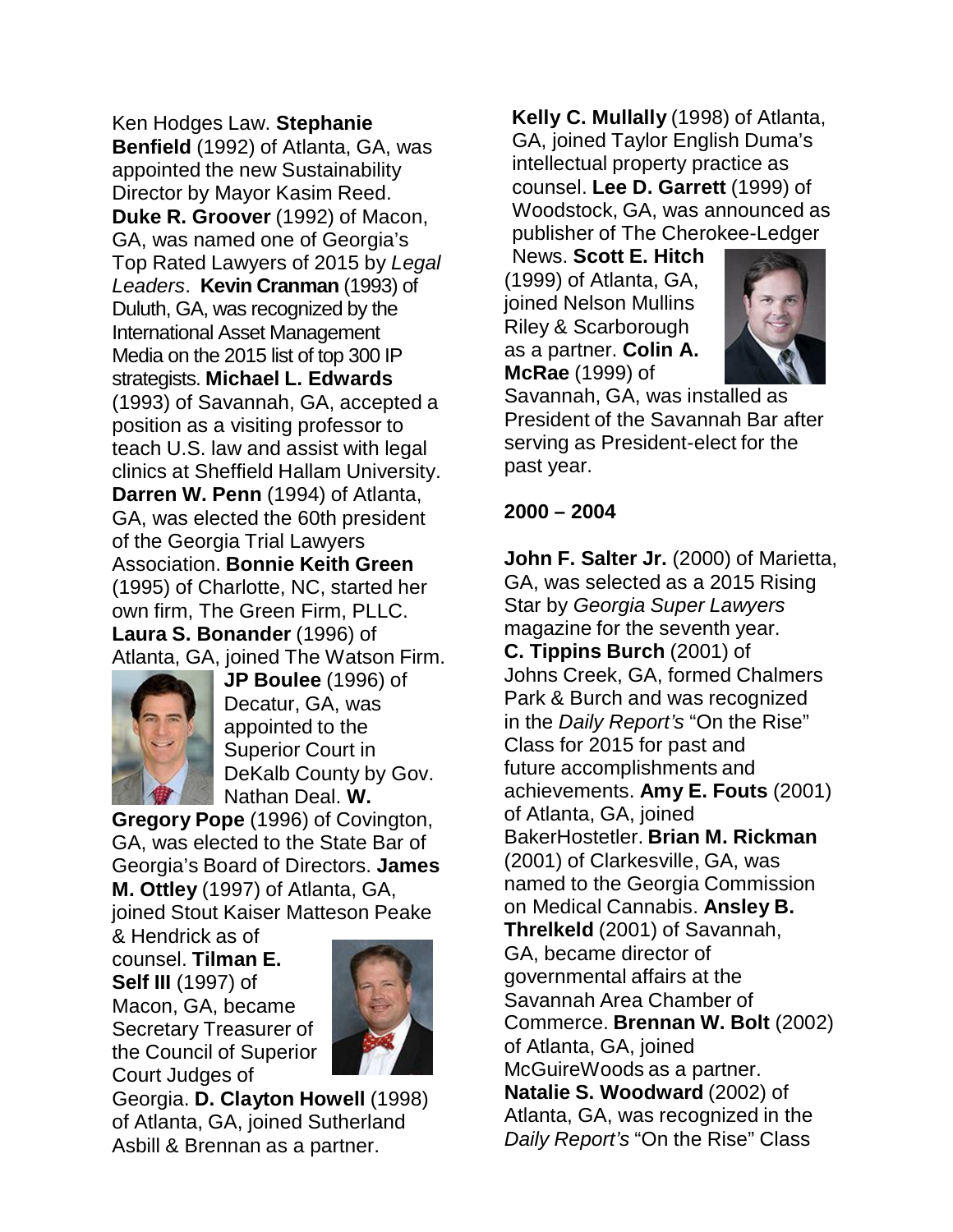# for 2015 for past and future accomplishments and achievements.

**John A. Ernst Jr.** (2003) of Atlanta, GA, was recognized in the *Daily Report's*  "On the Rise" Class for 2015 for past and future



accomplishments and achievements. **Stacey Godfrey Evans** (2003) of Atlanta, GA, was recognized in the *Daily Report's* "On the Rise" Class for 2015 for past and future accomplishments and achievements. **Michael J. Jacobs**  (2003) of Atlanta, GA, was appointed to the State Court in DeKalb County by Gov. Nathan

Deal. **Jeffrey M. Kwastel** (2003) of Lackland, TX, became Chief of Contracts and Fiscal Law at the U.S. Air Force Services Activity Legal Office. **W. Ryan Teague** (2003) of Atlanta, GA, joined the Georgia Commission on Medical Cannabis. **Lindsay Ferguson** (2004)

of Atlanta, GA, was recognized in the *Daily Report's* "On the Rise" Class for 2015 for past and future



accomplishments and achievements. **Kevin A. Gooch** (2004) of Atlanta, GA, became a 2015 Fellow for the Leadership Counsel on Legal Diversity and was recognized in the *Daily Report's* "On the Rise" Class for 2015 for past and future accomplishments and achievements.

#### **John David Hadden**

(2004) of Atlanta, GA, was recognized in the *Daily Report's* "On the Rise" Class for 2015 for past and future



accomplishments and achievements. **Kristi A. Lange** (2004) of Atlanta, GA, joined BakerHostetler. **Jeffrey P. Shiver** (2004) of Atlanta, GA, opened new offices in Savannah and



Saint Simons. **Brian Randolph Smith** (2004) of Atlanta, GA, started his own firm, The Smith Law Practice.

## **2005 – 2009**

**Michael J. Breslin** (2005) of Atlanta, GA, was promoted to counsel at Kilpatrick Townsend & Stockton's

Atlanta office.

**Charmel L. Gaulden** (2005) of New Orleans, LA, became the new program director for public



safety grants at Baptist Community Ministries. **Amy L. Baker** (2006) of Atlanta, GA, rejoined Stites & Harbison as of counsel. **Otis A. Brumby III** (2006) of Marietta, GA, purchased the Cherokee-Ledger News. **Allison S. Dyer** (2006) of Atlanta, GA, was recognized in the *Daily Report's* "On the Rise" Class for 2015 for past and future accomplishments and achievements**. Dustin R. Marlowe** (2006) of Athens, GA, was recognized in the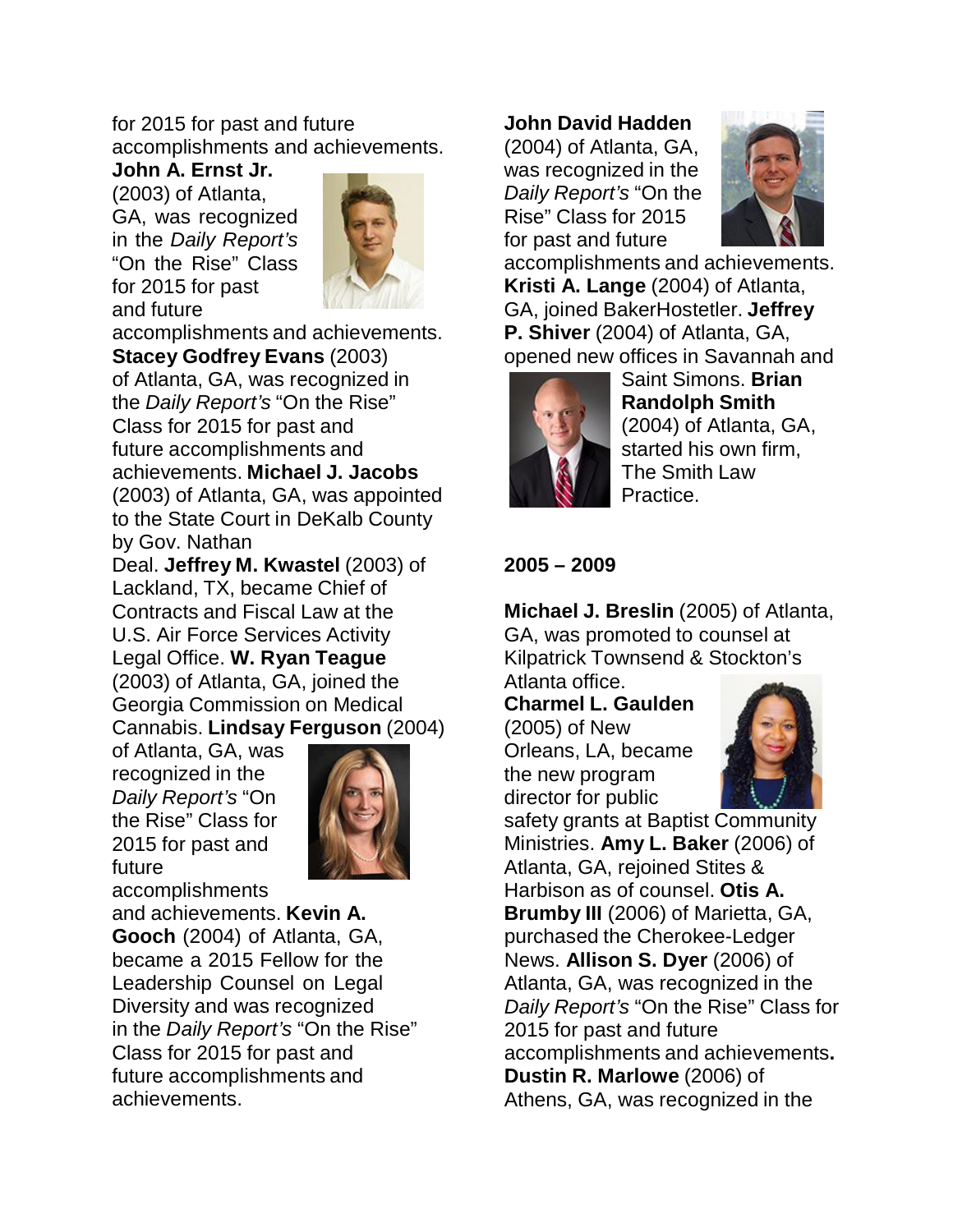*Daily Report's* "On the Rise" Class for 2015 for past and future accomplishments and achievements. **Gillian B. O'Nan** (2006) of Brookhaven, GA, was named one of Georgia's Top Rated Lawyers of 2015 by *Legal Leaders*. **Terri R. Stewart** (2006) of Atlanta, GA, was recognized in the *Daily Report's* "On the Rise" Class for 2015 for past and future accomplishments and achievements. **Carey R. Busen** (2007) of Washington, DC, was named partner at Baker & Hostetler.



**Rachel Young Fields** (2007) of Savannah, GA, was recognized in the *Daily Report's* "On the Rise" Class for 2015 for past and future accomplishments and

achievements. **Merritt E. McAlister** (2007) of Atlanta, GA, became a 2015 Fellow for the Leadership Council on Legal Diversity. **Jennifer A. Mock** (2007) of Statesboro, GA, was elected president-elect of the young lawyers division of the State Bar. **Daniel E. Sineway** (2007) of Atlanta, GA, was recognized in the *Daily Report's* "On the Rise" Class for 2015 for past and future accomplishments and achievements.

**James E. Butler III** (2008) of Atlanta, GA, was recognized in the *Daily Report's* "On the Rise" Class of 2015 for past and future



accomplishments and achievements. **Scott R. Grubman** (2008) of Atlanta, GA, was recognized in the *Daily Report's* "On the Rise" Class for

2015 for past and future accomplishments and achievements. **John P. Jett** (2008) of Atlanta, GA, was recognized in the *Daily Report's*  "On the Rise" Class for 2015 for past and future accomplishments and achievements. **John B. Manly** (2008) of Savannah, GA, was elected to the State Bar of Georgia's Board of Governors as the representative for the Eastern Circuit. **Danielle Dejurne Davis** (2009) of Atlanta, GA, joined Cordell & Cordell as an associate. **Michael Eshman** (2009) of Atlanta, GA, joined Schreeder Wheeler & Flint as an associate.

#### **2010 – 2014**

**Norman L. Barnett** (2010) of Douglasville, GA, was named an assistant district attorney in Douglas County. **Jamie A. Perez** (2010) of Atlanta, GA, was awarded the 2015 Kerry Harike Joedecke Atlanta Young Lawyer of the Year Award. **James M. Dervin** (2011) of New York, NY, became an assistant corporation counsel at the New York City Law Department. **Andrew J. King** (2011) of Atlanta, GA, became associate attorney at Lewis Brisbois Bisgaard & Smith. **Meredith Lee** (2011) of Chattanooga, TN, joined Miller & Martin. **Martina G. Palatto** (2011) of St. Simons Island, GA, joined Roberts Tate as an associate. **Wm. Robert Gignilliant IV** (2012) of Greenville, SC, joined Jackson Lewis as an associate. **Erica Svoboda**  (2012) of Atlanta, GA, joined